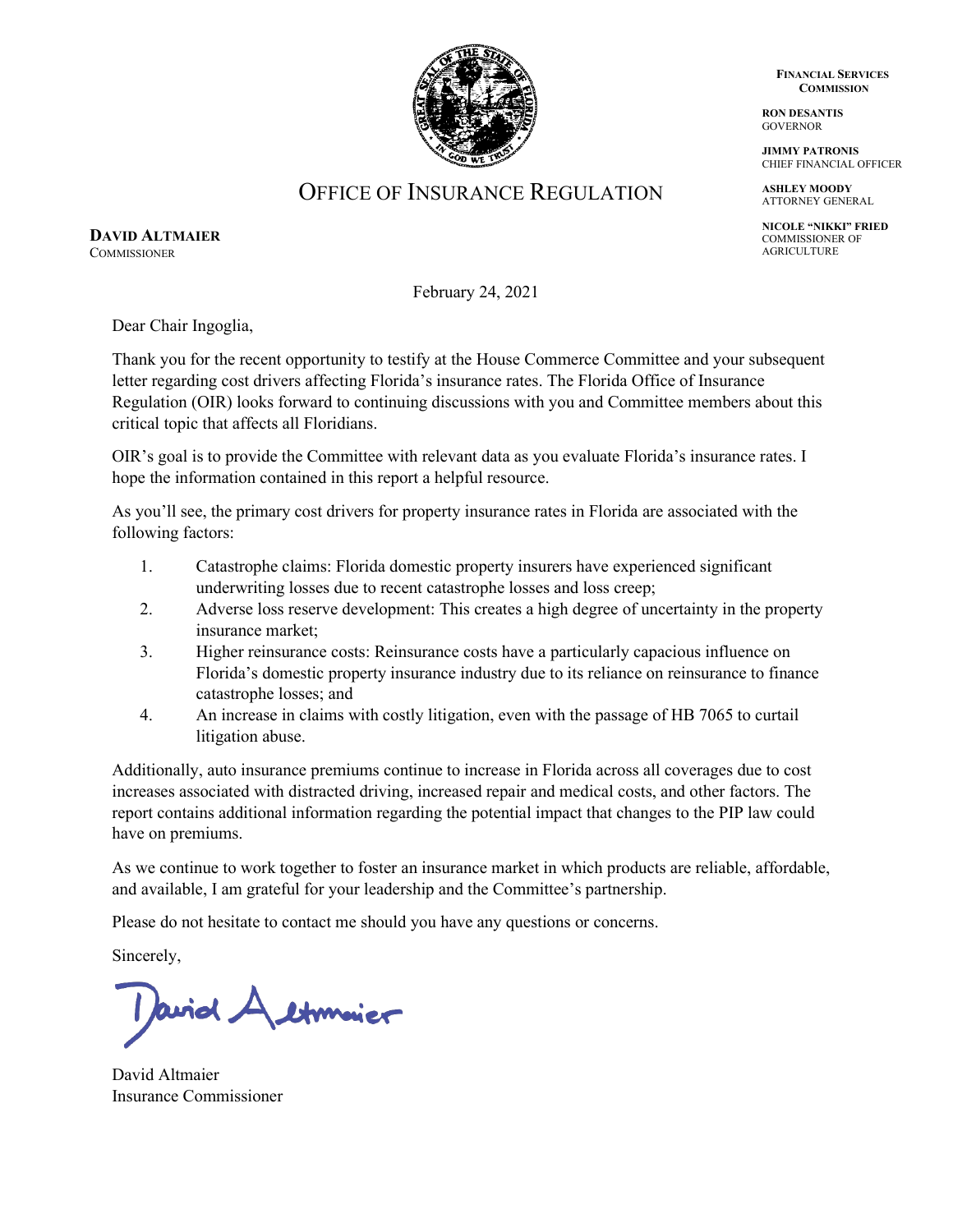# Florida Property Insurance Market Overview

Currently, there are approximately 7.4 million residential insurance policies in force in the Florida property market. Almost 90% of those policies are in the admitted market, as opposed to Surplus Lines or Citizens Property Insurance Corporation (Citizens) policies. The majority of the policies, approximately 82.4% (5,412,440 policies), of those issued by the admitted market are written by Florida's domestic property insurance market.<sup>[1](#page-1-0)</sup>

Insurers in the admitted property insurance market undergo a rigorous licensing process by the Florida Office of Insurance Regulation (OIR), receive ongoing and thorough financial reviews, and file rates and policy forms with the OIR for review and approval.

The property market in Florida is stressed. As a result of significant adverse losses, property insurers in Florida are reducing their footprint in certain geographic areas of the state or ceasing to write new business in Florida altogether. As a result, the number of applications for coverage with Citizens is increasing. Property insurance premiums for policyholders are increasing and coverage is being reduced. Insurers are facing significant financial hardship due to negative underwriting results, adverse loss reserve development, and "social inflation" factors such as excessive litigation and door-to-door solicitation. A series of recent landfalling major tropical events including Hurricanes Michael<sup>[2](#page-1-1)</sup> and Irma<sup>[3](#page-1-2)</sup> have also negatively impacted the financial condition of domestic property insurers.

All of these factors combined are jeopardizing the availability and affordability of property insurance for consumers. Consumers are facing reduced availability, with fewer choices of coverage and increased premiums for coverage that is available. Insurers are facing reinsurance availability and affordability issues as well, as the uncertainty and volatility of the property market in Florida impacts the global reinsurance market and the cost of reinsurance, which is ultimately paid by consumers in the form of higher premiums. Throughout this report, OIR will outline market results, cost drivers in the market, identify impacts to consumers, and provide possible solutions to promote market stability.

OIR has compiled this data from sources including the NAIC Direct defense and Cost Containment (DCC) information, the U.S. Department of Transportation Federal Highway Administration, the Fast Track Monitoring System (ISS, ISO, and NISS), the Florida Department of Highway Safety and Motor Vehicles, and data compiled by the OIR, including the Hurricane Irma data call, Hurricane Michael data call, 2020 Assignment of Benefits (AOB) data call, and a recent property claims survey.

### Underwriting Results

The past several years, including the first three quarters of 2020, have been driven by significant underwriting losses for Florida domestic property insurers. In the first three quarters of 2020, Florida's domestic industry reported a little over \$1 billion in underwriting losses, almost double that of 2019.

<span id="page-1-0"></span><sup>1</sup> For the duration of this report, references to Florida's domestic property insurance market does not include Citizens, unless specifically noted.<br><sup>2</sup> As of November 2, 2020, Hurricane Michael generated 158,991 claims with an estimated cost of \$9.1 billion. (floir.com)

<span id="page-1-1"></span>

<span id="page-1-2"></span><sup>&</sup>lt;sup>3</sup> As of November 9, 2020, Hurricane Irma generated 1,125,588 claims with an estimated cost of \$20.7 billion. (floir.com)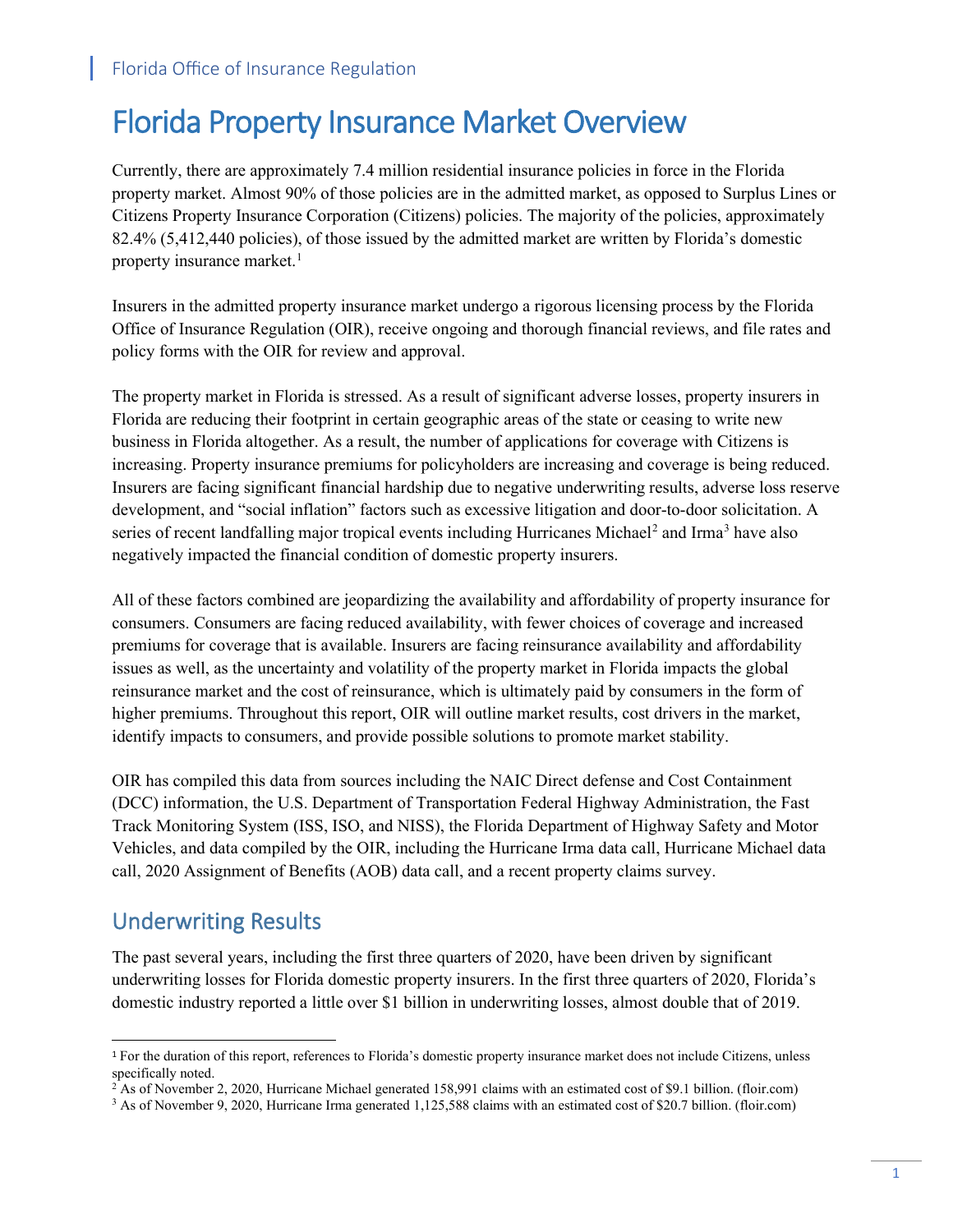#### (See Exhibit A)



**Exhibit A: Performance of Florida Domestic Property Companies**

The yellow bar depicts the domestic industry's underwriting gain or loss. Underwriting gains or losses represent how much an insurance company has either made or lost from their operations and is a good indication of whether their net income or loss. The grey bar indicates the domestic industry's net income.

These underwriting results have a direct impact on the surplus position of individual insurers and the industry as a whole. Surplus acts as a buffer against catastrophe and other unexpected losses. From 2019 through the third quarter of 2020, the surplus of Florida's domestic property insurers decreased by almost \$585 million.

As capital and surplus deteriorates, companies lose the capacity to write additional business, which directly impacts the availability of coverage for consumers. Continued losses of this magnitude are unsustainable.

# COST DRIVERS IN THE PROPERTY MARKET

### Loss Reserve Development

One of the primary factors driving these negative results is adverse loss reserve development over the past several years.

Insurers are required to set reserves to determine their future claim liabilities. Pursuant to section 624.424(1)(b), Florida Statutes, insurers are required to annually submit a statement of opinion on loss and loss adjustment expense reserves made by a member of the American Academy of Actuaries or by a qualified loss reserve specialist. Actuaries use probability theory and other methods of statistical analysis to determine the adequacy of insurance companies' statutory loss reserves.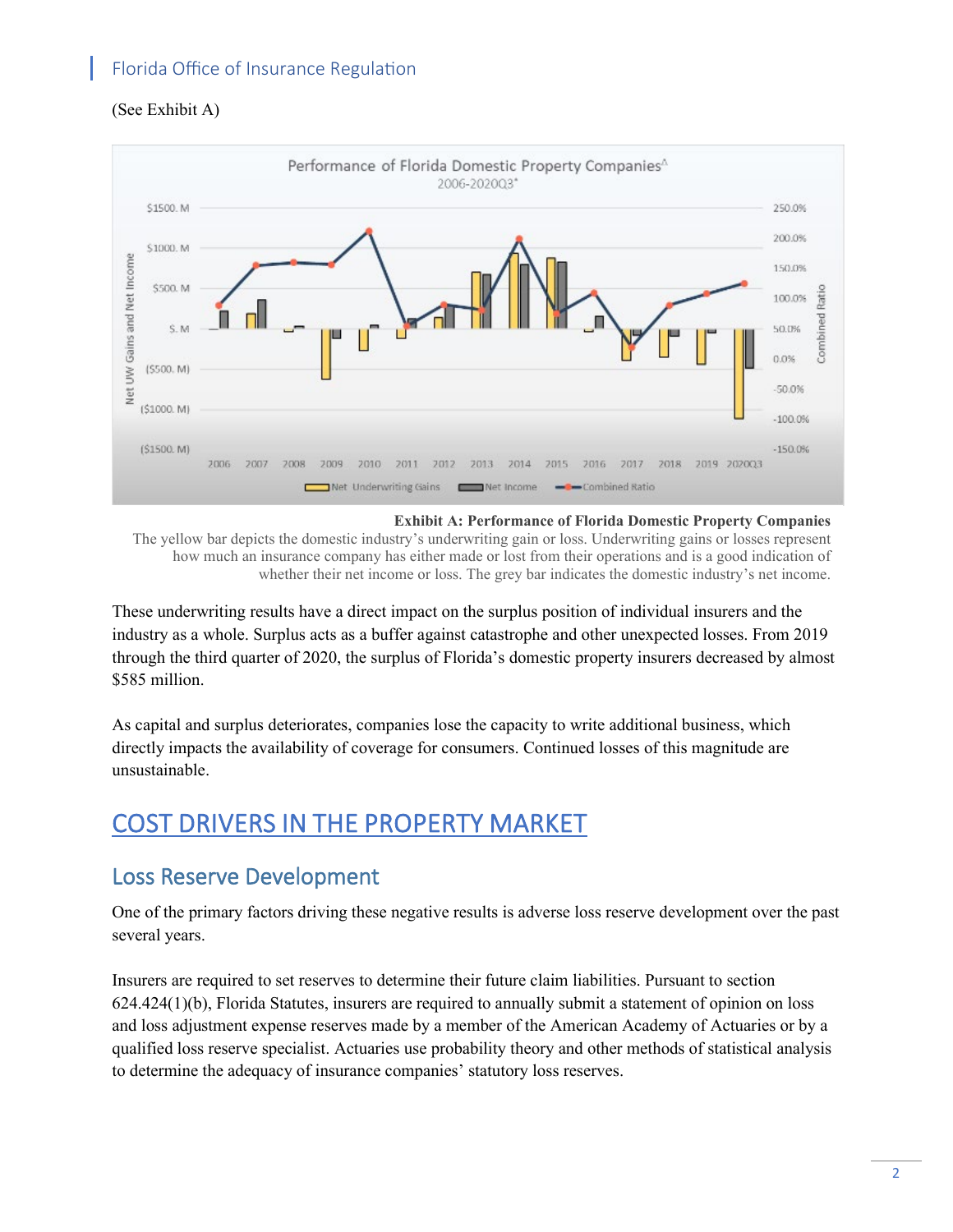

**Exhibit B: Loss Reserve Development**

Exhibit B depicts loss reserve development for Florida domestic insurers from 2015-2109. The blue line shows the one-year loss reserve development, and the orange line shows the two-year loss reserve development.

Upon the filing of a claim, or an anticipated claim, insurers establish a loss reserve, or the amount the insurer believes that claim will cost. At periodic points in time, an insurer goes back and evaluates how much those claims actually cost and uses that information to inform reserves going forward. If claims cost less than projected, reserve redundancies exist. If claims cost more than projected, reserves are said to have developed adversely.

If an insurers' claims being paid out are more than what the company has reserved, then the amount originally determined to be set aside is deficient. If market trends including but not limited to unexpected catastrophe losses, litigation, or social inflation, result in increased claims payments of more than what was originally reserved, the actuary may recommend increasing the companies' reserves for future claims payments.

#### **The one- and two-year loss reserve development has increased dramatically, especially in 2018 and 2019.**

To quantify, when carriers looked back one year later on their claims in 2018, the claims were about \$418M more expensive than what the insurer originally estimated, and the two-year look back was approximately \$241M more than the original estimate In 2019, claims were approximately \$422M more than estimated, and increased to \$682M at the two-year mark. The two-year reserve development shown in 2019 provides an indication of what may happen in 2020. These numbers reflect the high degree of uncertainty which exists in the property insurance market, which in turn impacts reinsurance capacity and reinsurance rates for insurers. In the simplest of terms, the greater the uncertainty that exists on future claims, the more reinsurers will tend to hedge their willingness to offer capacity and the capacity that is available will cost more as a result.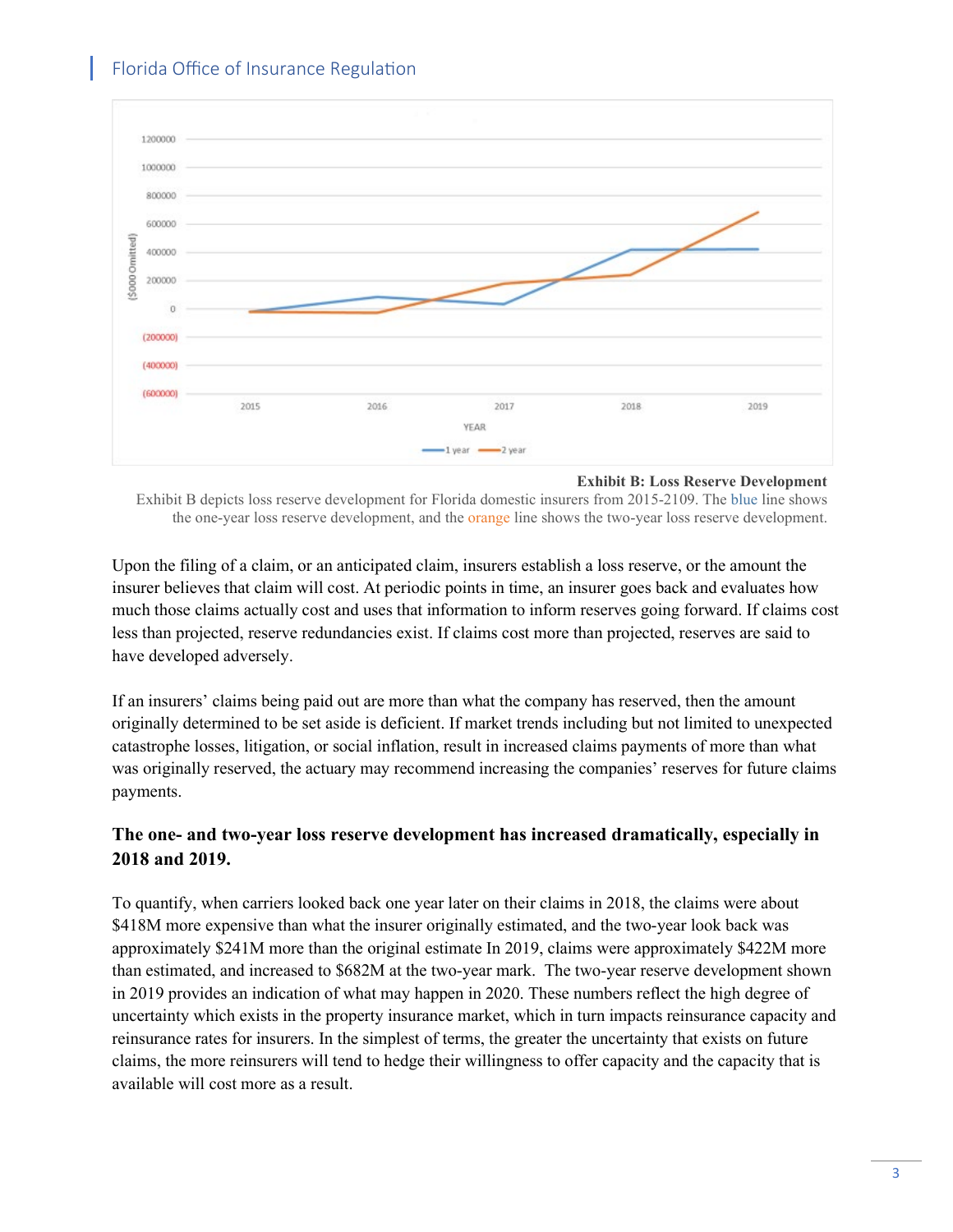The insurance industry is inherently uncertain; for this reason, it is not expected that the established loss reserve will always exactly equal the ultimate cost of claims. However, it is also not expected that the ultimate cost of claims will be double or triple the estimated loss reserve. This uncertainty impacts an insurer's ability to set adequate rates, secure reinsurance, and attract investors.

# Claims Cost Associated with Litigation

One of the primary reasons for the above adverse loss reserve development is the increase in the frequency and severity of litigated claims. In 2019, Florida passed legislation curbing excessive litigation associated with the use of Assignment of Benefits (AOBs), thanks to the leadership of Governor DeSantis, CFO Patronis, and the Florida Legislature. While lawsuits containing an AOB have dropped sharply from 2019 to 2020, lawsuits without an AOB have risen at a greater rate than in prior years, causing the overall total number of lawsuits to increase from 2019 to 2020.

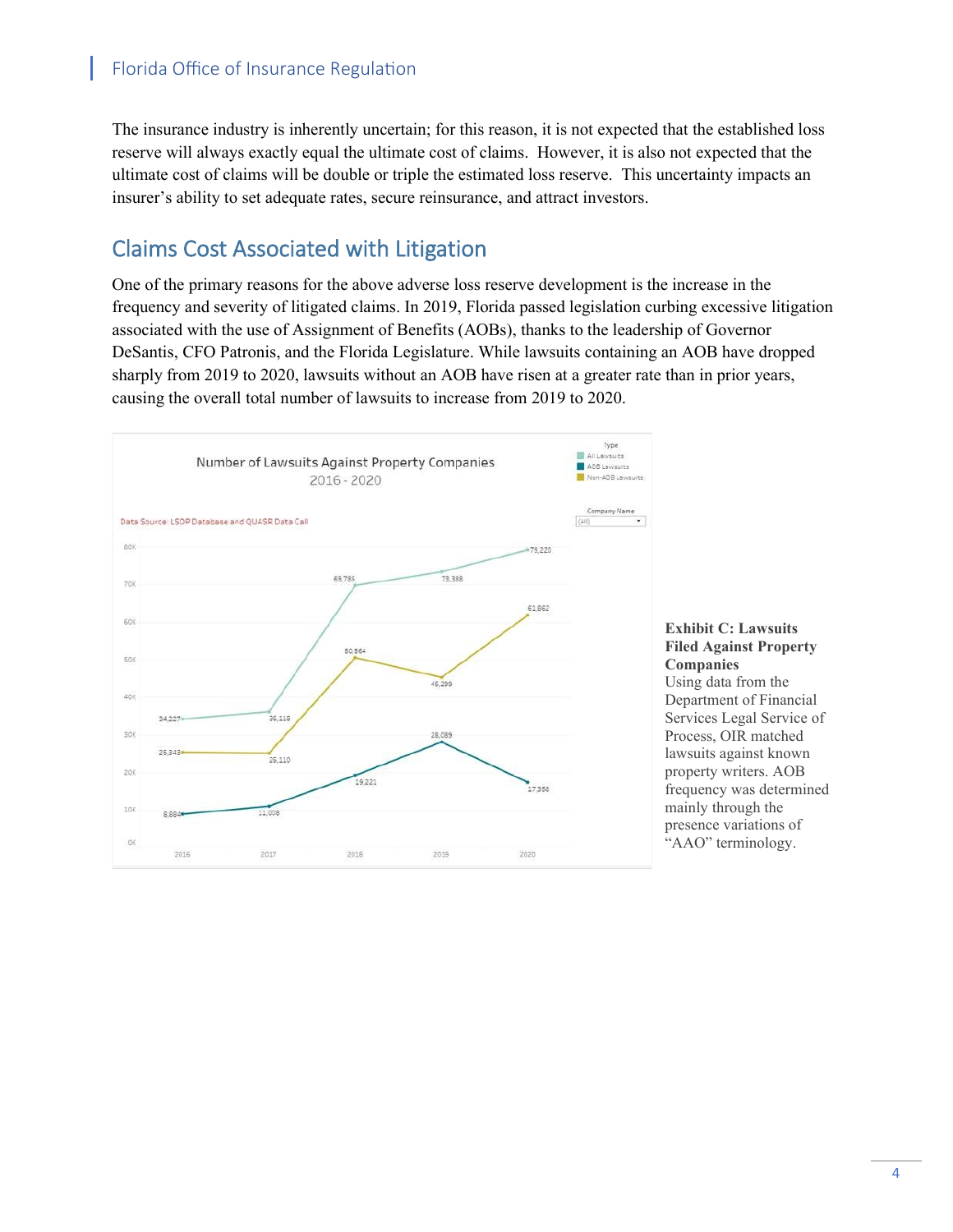

**Exhibit D: Hurricane Claims in Litigation** Data obtained by OIR from various sources shows that the industry has experienced a high frequency of claims litigation between 2016 and 2020. Reasons for this include catastrophic windstorm events such as hurricanes Michael and Irma, increasing litigation, and social inflation.

In 2020, OIR issued an AOB data call to begin tracking the impact of the legislation. While it is too early to determine the full impact of the legislation, initial analyses indicate the reform has had a positive impact on reducing litigation associated with AOBs.



#### **A litigated claim costs approximately three times the cost of a non-litigated claim.**

#### **Exhibit E: Average Cost of a Litigated and Non-litigated Claim** Data in this chart was provided by insurers as part of the OIR 2021 property claim survey. OIR received data from insurers that provide coverage for 58% of the market.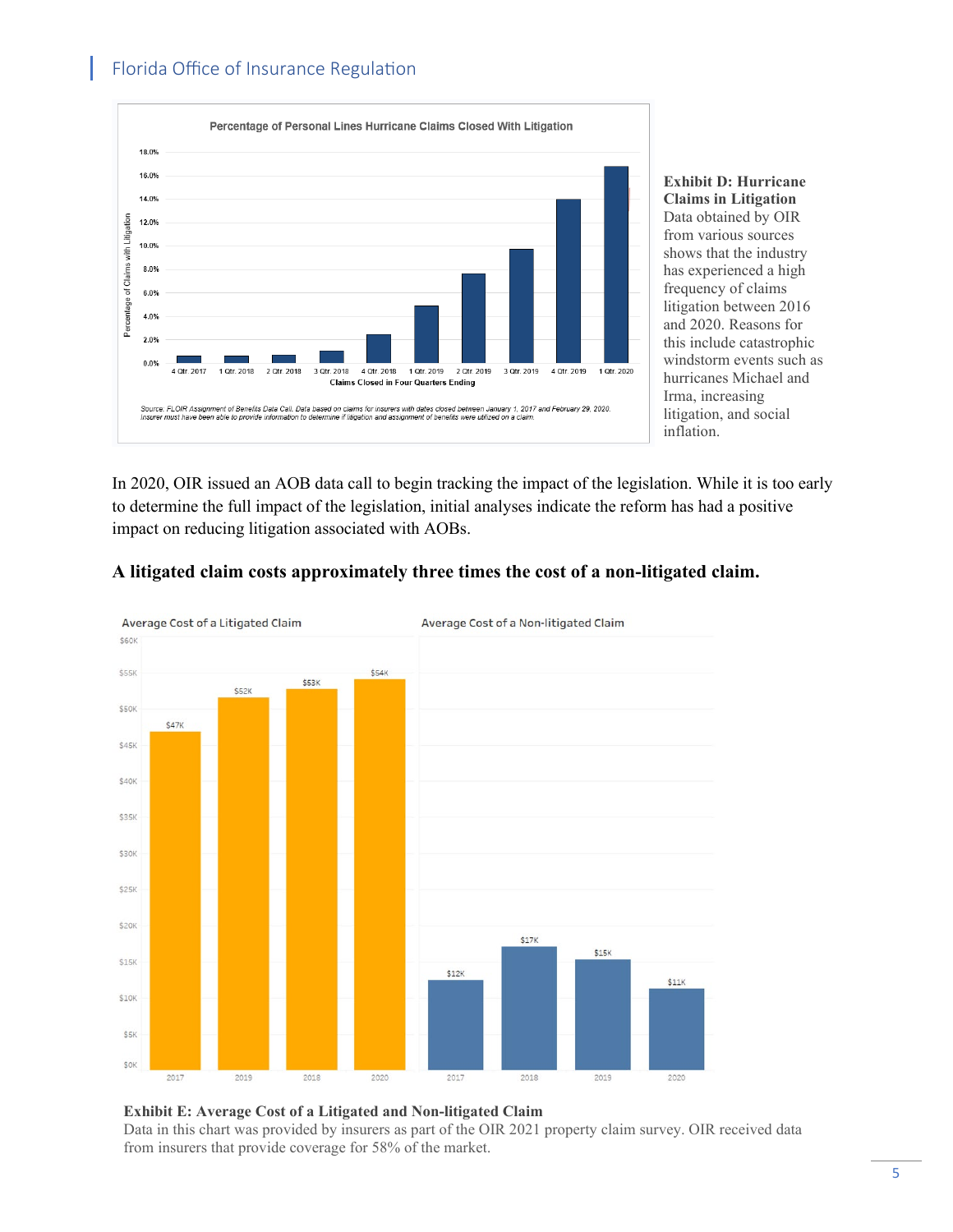While the 2020 AOB data call shows that the use of AOBs is decreasing, it also shows that claims with litigation are increasing, albeit at a slower rate than before the AOB reform. If this trend continues, insurers are likely going to continue seeing adverse loss reserve development, and that will exacerbate other negative market conditions, such as rising consumer rates and rising reinsurance rates.

For example, in August 2020, Capitol Preferred Insurance Company requested a statewide average rate increase of 26.2% for its business in the Homeowners Multi-Peril account. Capitol Preferred indicated that, while it had experienced a minimal reduction in AOB claims due to the passage of HB 7065, it experienced an overall increase in litigation. Capitol Preferred indicated that this increase in litigation was a contributing factor in its requested rate increase. Additionally, the company stated that it continues to see increases in non-catastrophe water losses, which leads to more litigation on those claims.

Exhibits C, D, E, and F also provide a representation of litigation trends based on data compiled by OIR.





While there are several reasons why litigation is increasing, much of the increase followed the Supreme Court's ruling in *Joyce*. [4](#page-6-0) Specifically, the decision reaffirmed "adherence to the use of contingency fee multipliers" and stated that "there is not a 'rare' and 'exceptional' circumstance requirement before a contingency fee multiplier can be applied." The holding in *Joyce* appears to have increased the potential for litigants to access fee multiplier awards and could further incentive plaintiffs' attorneys to proceed with costly litigation as opposed to exploring other avenues of claim resolution. While direct data may not exist related to this assertation, the date of the Joyce decision would appear to coincide with the increase in non-AOB litigation in the Service of Process data base.

<span id="page-6-0"></span><sup>4</sup> *Joyce v. Federated Nat'l Ins. Co.*, 228 So. 3d 1122 (Fla. 2017)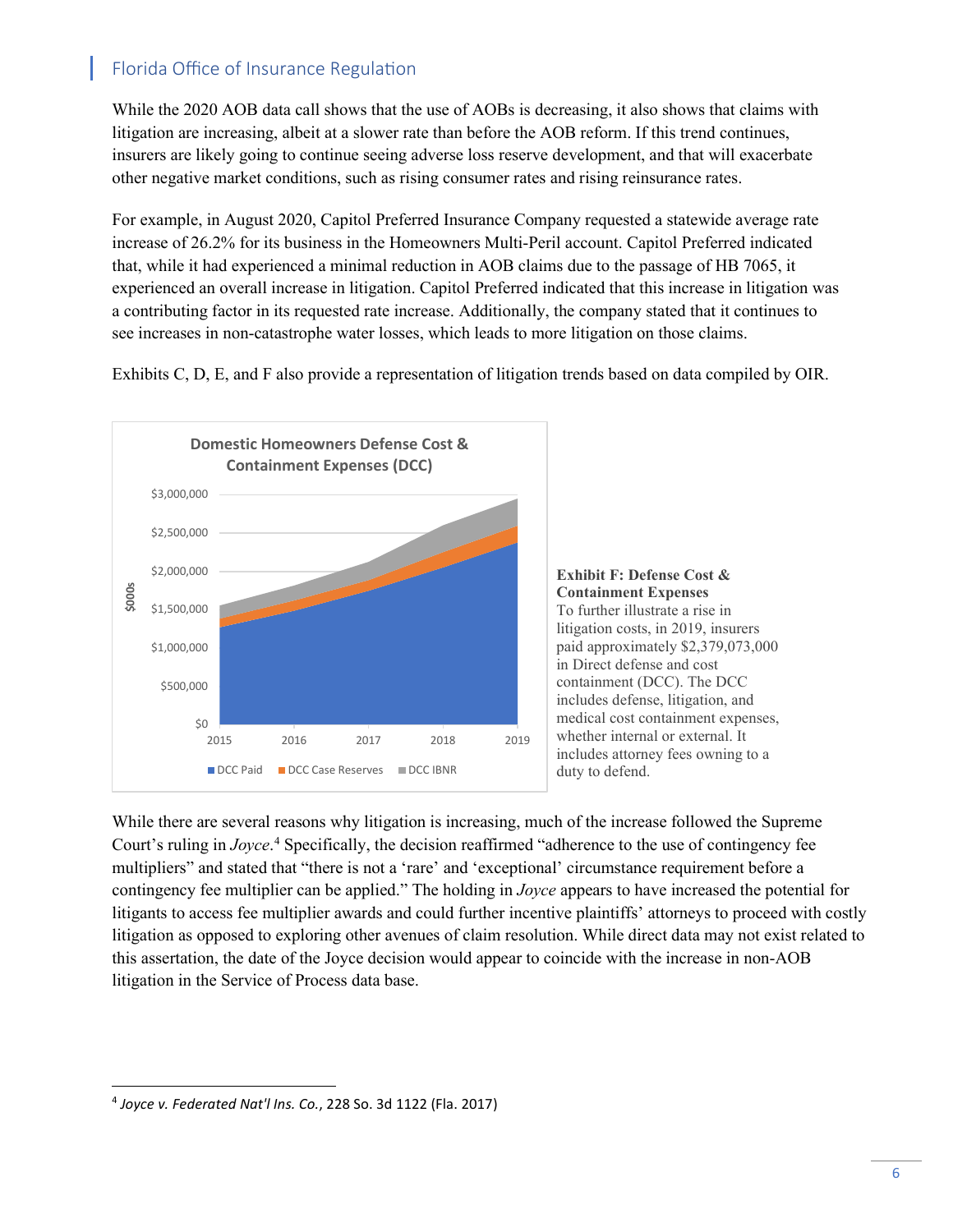## Roof Claims

Insurers are increasingly reporting an uptick in roof-related claims. One of the trends that has emerged following the passage of AOB reform in 2019 is roof solicitation, with the promise of a new roof at no cost to the policyholder. These kinds of solicitations provide insight into why litigation and claim costs may still be increasing, which will lead to increased premium costs for consumers.

To add clarity to this reported trend, OIR issued a 2021 property claims survey that, among other things, requested data on roof claims. Overall, OIR received data from insurers that provide coverage for 58% of the market. The data shows that from 2017 through 2019 there was a substantial increase in the number of roof claims that were litigated. While there was a dip in 2020 in the percentage of litigated roof claims in 2020, it's possible that when responding to the survey, insurers may have reported only closed claims as of the end of that calendar year. In that case, many claims opened in 2020 may not have closed in the same calendar year due generally to the speed of closure and the time litigation takes and specifically to the pandemic, litigation timelines and the effects of the pandemic on court proceedings.



**Total Roof Claims** 

**Exhibit G: Total Roof Claims Reported by Year, OIR 2021 Property Claims Survey**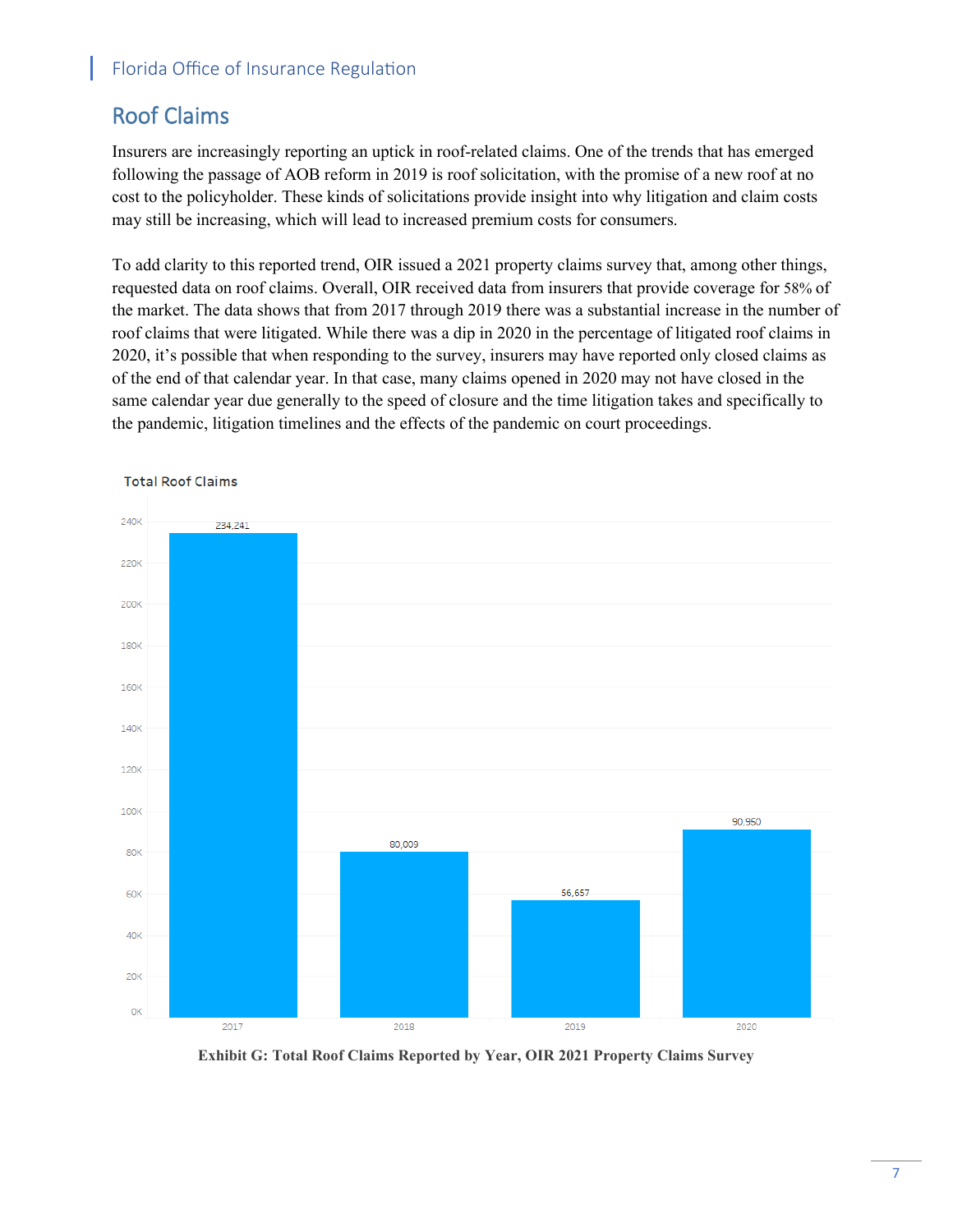

#### Percent of Total Litigated Roof Claims in Total Roof Claims





Ratio of Total Litigated Claims to Total Lawsuits





**Exhibit J: Ratio of Total Roof Claims to Total Lawsuits, OIR 2021 Property Claims Survey**

The data gathered generally reflects an increasing number of roof claims and related litigation between 2016 and 2020.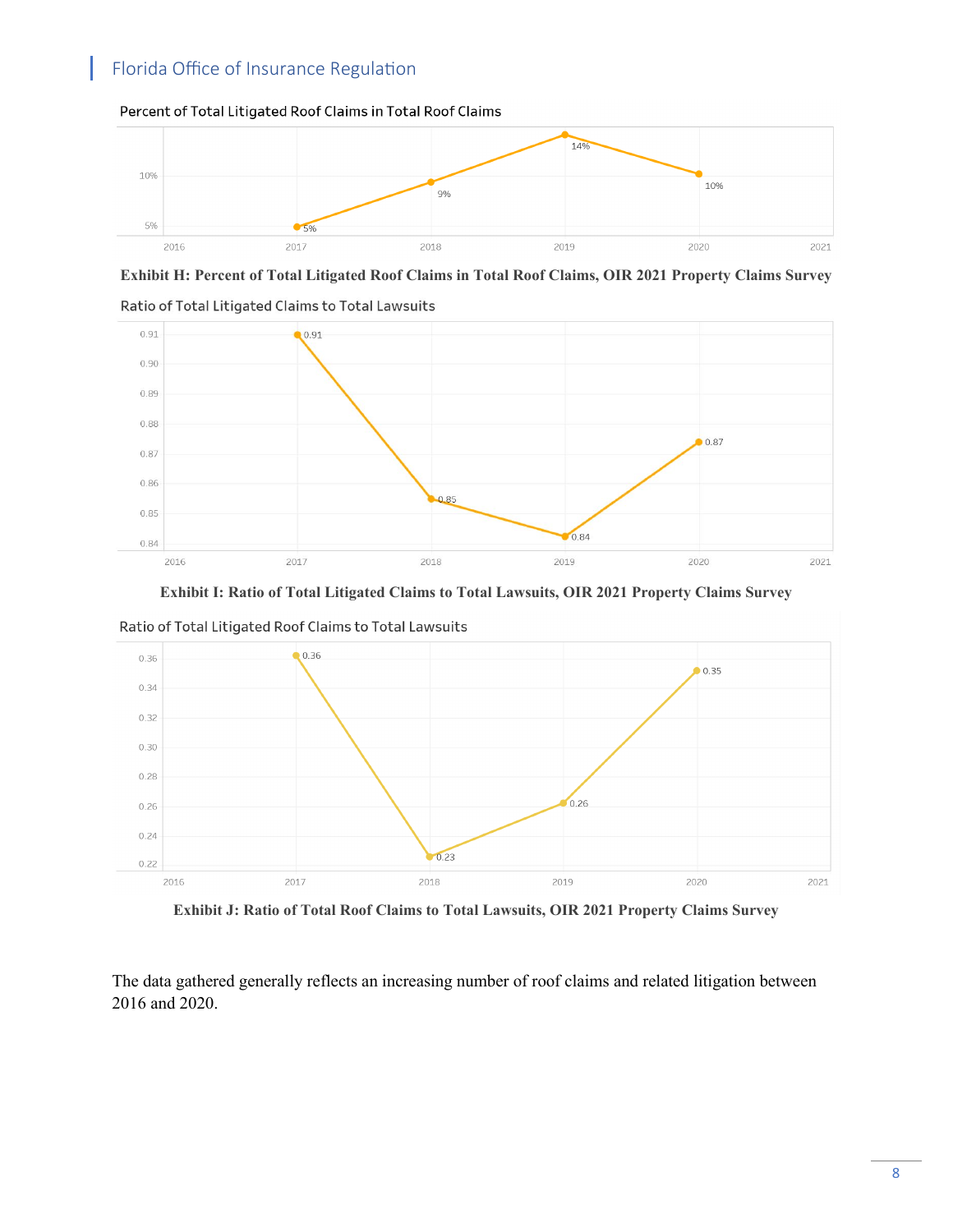### Reinsurance Costs

In addition to the direct impact to insurers described above, these results also have detrimental indirect impacts as well, notably the impact these results have on the cost of reinsurance. Florida is the most catastrophe-prone region in the United States with 8,436 miles of shoreline. To spread that catastrophic risk outside of Florida's borders, insurers turn to the global reinsurance market. Florida's domestic property insurance industry is especially reliant on reinsurance to finance the payment of catastrophe losses and is sensitive to hardening reinsurance market conditions. When the supply of reinsurance is readily available and affordable, the capacity of domestic property insurers to write and retain business is enhanced, and the premium impact to consumers is modest.

When the supply of reinsurance is limited and/or expensive, the capacity of domestic property insurers is particularly constrained, which results in reductions in writings and increases in premiums to consumers. The hardening reinsurance market has resulted in increased reinsurance costs for domestic property insurers.

#### Limited Reinsurance Rate Filings

The impact of the hardening reinsurance market can be seen in the number of limited reinsurance rate filings submitted to OIR. A limited reinsurance filing is an expedited filing permitted by law which allows an insurer to recoup the cost of reinsurance purchased if the filing does not result in an increase to any policyholder of more than 15%. During the four-year period from 2014 to 2018, OIR received a total of 10 limited reinsurance filings. During the 18-month period from June 2019 to the end of 2020, OIR received 107 limited reinsurance filings.

On average, insurers making limited reinsurance rate filings in 2020 reflected a need for a rate increase of approximately 10% to cover just the increased cost of reinsurance. The average rate need reflected in limited reinsurance filings in 2019 was just over 6%. Insurers with higher reinsurance costs not recoverable under limited reinsurance filings are including the higher reinsurance cost in comprehensive rate filings.

#### Annual Reinsurance Data Call

OIR conducts an Annual Reinsurance Data Call (ARDC) to obtain information on reinsurance agreements of Florida's property insurers for the upcoming hurricane season. The data call specifically relates to all property insurance policies providing wind coverage.

Based on findings from the ARDC for the 2020-2021 year, the amount of 2020 reinsurance coverage purchased by insurers has increased an average of 15% from 2019. However, the cost of that reinsurance has increased dramatically by 54% from 2019 figures.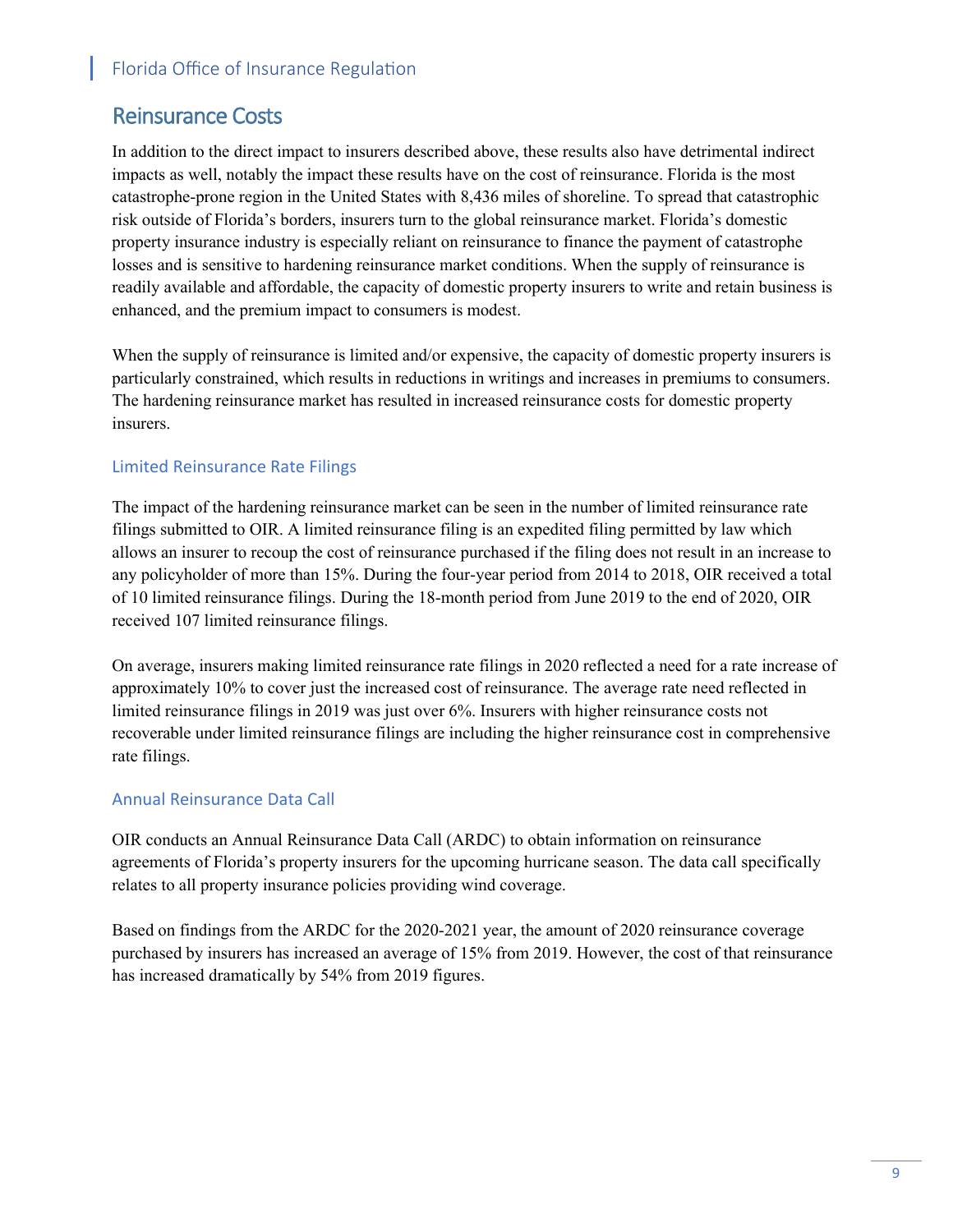# IMPACT ON FLORIDA CONSUMERS

Insurers can respond to the multiple challenges in the market in a number of ways. Insurers may decide to withdraw, either partially or completely, from the market, or to non-renew existing policies. Either of these options creates an availability issue for consumers. Insurers may also need to increase premiums to cover expected losses and expenses, which creates an affordability issue for consumers. The chart below is a graphic depiction of the impact of market forces on premiums.

In 2020, OIR saw a dramatic increase in the number of rate filings approved with a rate increase of more than 10%. Specifically, of the 105 homeowners' multi-peril rate filings the OIR approved, 55 were ultimately approved for an increase greater than 10%. In 2016, out of 64 approved filings, only six were for an increase greater than 10%. (See Exhibit K)



**Exhibit K: Personal Residential Rate Filings Approved Greater than 10%**

If a rate filing request is greater than 15% and uses data, in whole or in part, from a computer model, a public hearing is required. Since December 2019, OIR has held seven public rate hearings for companies requesting rate increases greater than 15%.

The substantial increase in the number of rate filings being made with OIR and in the amount of rate increases being requested further demonstrates the pressure adverse loss reserve development, reinsurance costs, social inflation, excessive litigation, and other factors are placing on the market. **These higher rates create affordability issues for millions of Floridians.**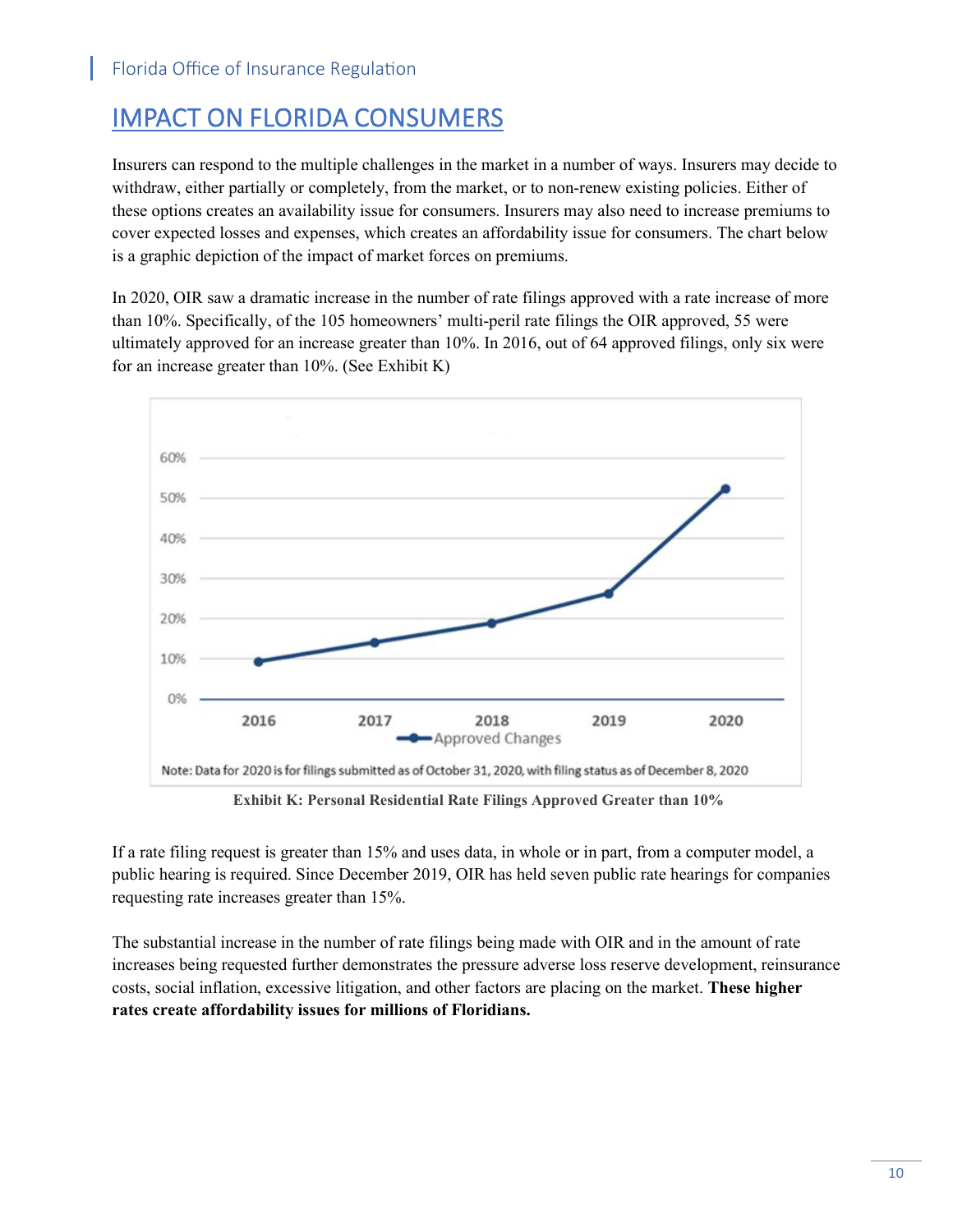# SOLUTIONS

Addressing the cost drivers outlined in this report will help to stabilize rates and ensure that the market supports insurance products that reliable, available and affordable for Florida consumers. As the Florida Legislature begins to address some of these issues, OIR provides the following recommendations for consideration.

### Tort Reform

There is evidence to support the need for tort reform that will foster stability in the insurance marketplace during periods of distress from natural catastrophes and social inflation. It is critical that consumers have access to legal relief when, by fact or belief, they receive unfair treatment from their insurance company, but excessive litigation is harmful to consumers because it raises rates, reduces options, and creates instability in the market.

Specifically, solutions could include:

- The Implementation of a Pre-suit Notice Requirement: Establish a requirement that claimants provide a 60-day pre-suit notice to the insurer prior to the commencement of litigation. Affording an insurance company a meaningful opportunity to address a consumer's concerns regarding a claim prior to a lawsuit provides another avenue for resolution, potentially eliminating costly litigation.
- Establishing Stricter Criteria on Attorney's Fees: Establish a limitation on attorney's fees in firstparty claims. If the policyholder does not win at least 80% of their pre-suit demand in trial, their attorneys' fees are reduced or eliminated. The recently enacted AOB legislation provides a potential framework for this.
- Consider reviewing the concurrent causation framework established by the *Sebo* decision: While not specifically tort reform, this decision seems to have incentivized a preponderance of roof claims solicitations. Under the framework of the *Sebo* decision, there could be an incentive to claim that a small portion of shingles that are damaged by a potentially covered peril could lead to the entirety of the roof being replaced. This could cause insurance contracts to function more like maintenance contracts, which is not the intent or purpose of insurance. Establishing a statutory framework for when concurrent causation is appropriate and when it isn't could be a more consumer friendly approach to addressing this issue than allowing actual cash value on roofs.

### Clear Authority to Review Financial Transactions of MGAs

The OIR reviews managing general agents (MGAs) and service agreements between insurers and affiliates within a holding company system as a tool to understand the interrelationship between the parties, the functions that each performs, and the compensation paid for such services.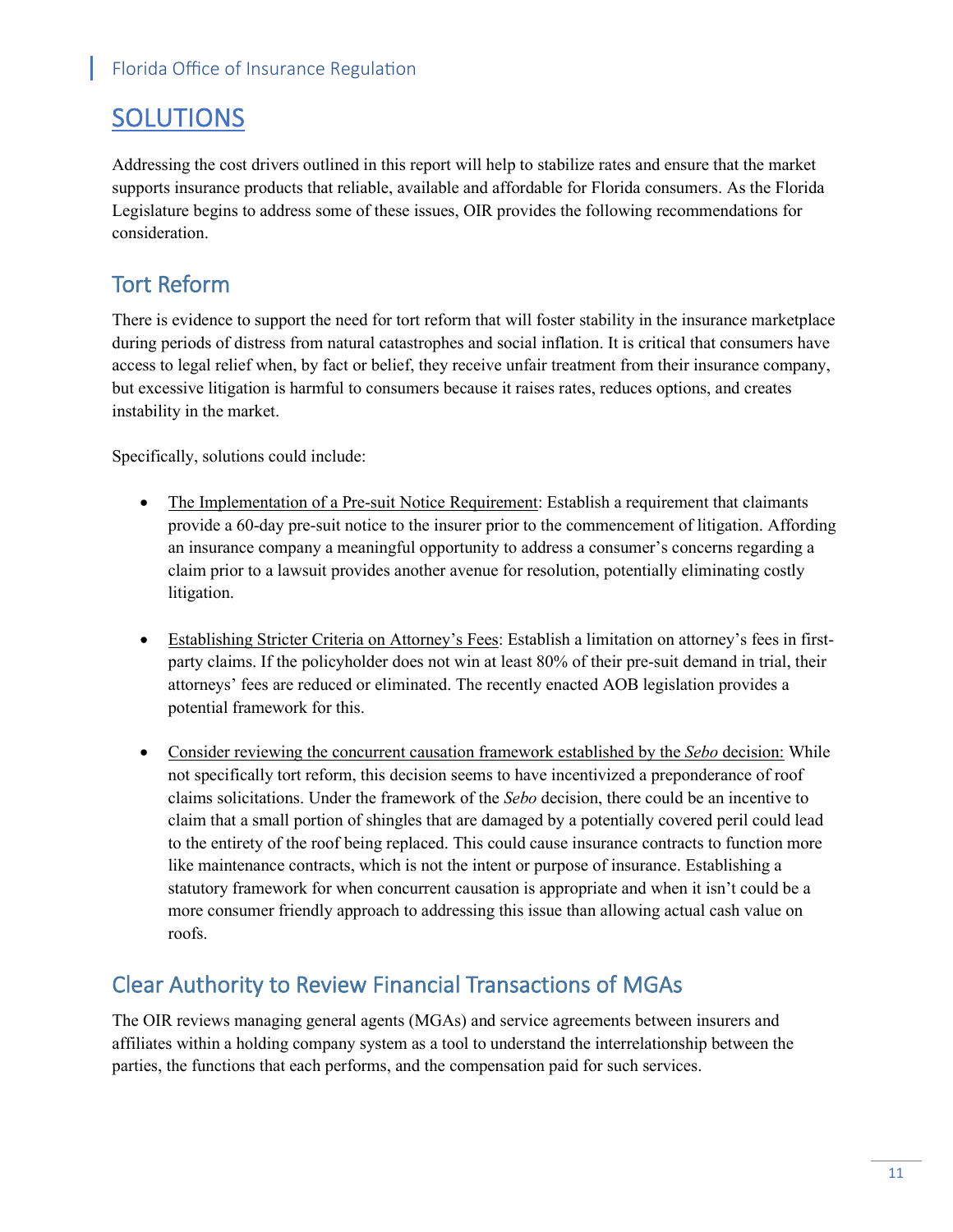The Legislature could amend Florida Statutes to clarify that the OIR has clear<sup>[5](#page-12-0)</sup> authority to examine or review the financial condition of a managing general agent (MGA) to better ensure that transactions between the insurer and these entities are fair and reasonable in relation to the services provided to the insurer. This would provide OIR with a better overall picture of the financial condition of domestic insurers by ensuring regulatory access to the financials of affiliated entities which provide services to the insurer. This may have the added benefit of increasing public trust in domestic insurers and encourage capital investment in the insurance entities within holding company systems.

### Data Collection

Amend Florida Statutes to require insurers to collect and report litigation trends to OIR on an annual basis. Concerns surrounding litigation trends are not new. There is a widespread agreement that litigation related social inflation is harming the affordability and availability of insurance products within Florida's private homeowners' market. Gathering specific data to support this has proven difficult because of the way individual insurers collect and retain data. In response to OIR's most recent survey, several insurers indicated that they could not provide a response to some or all of the questions related to litigation trends because they did not collect the data.

Gathering and evaluating comprehensive data surrounding litigation trends is an important component in formulating appropriate solutions to this problem. This comprehensive data would allow OIR to more effectively identify current and emerging litigation trends to provide recommendations to policymakers.

### Claims Window

Amend section 627.70132, Florida Statutes, to change the requirement relating to the notice of a windstorm or hurricane claim.

Insurers have an absolute obligation to honor in full faith all valid claims that are timely reported. Currently, Florida has a three-year window for filing claims following a windstorm event such as a hurricane. Shortening the window to file a windstorm or hurricane claim could help prevent fraudulent claims arising years after the storm has passed as well as help address adverse loss reserve development.

A shorter period would allow adequate time for a homeowner to evaluate damage from a storm and file a claim. Insurers would be better able to adjust losses and more accurately estimate the cost of a claim.

<span id="page-12-0"></span><sup>5</sup> Sections 626.7452, 624.316, 624.318, 624.424, and 626.7451, F.S.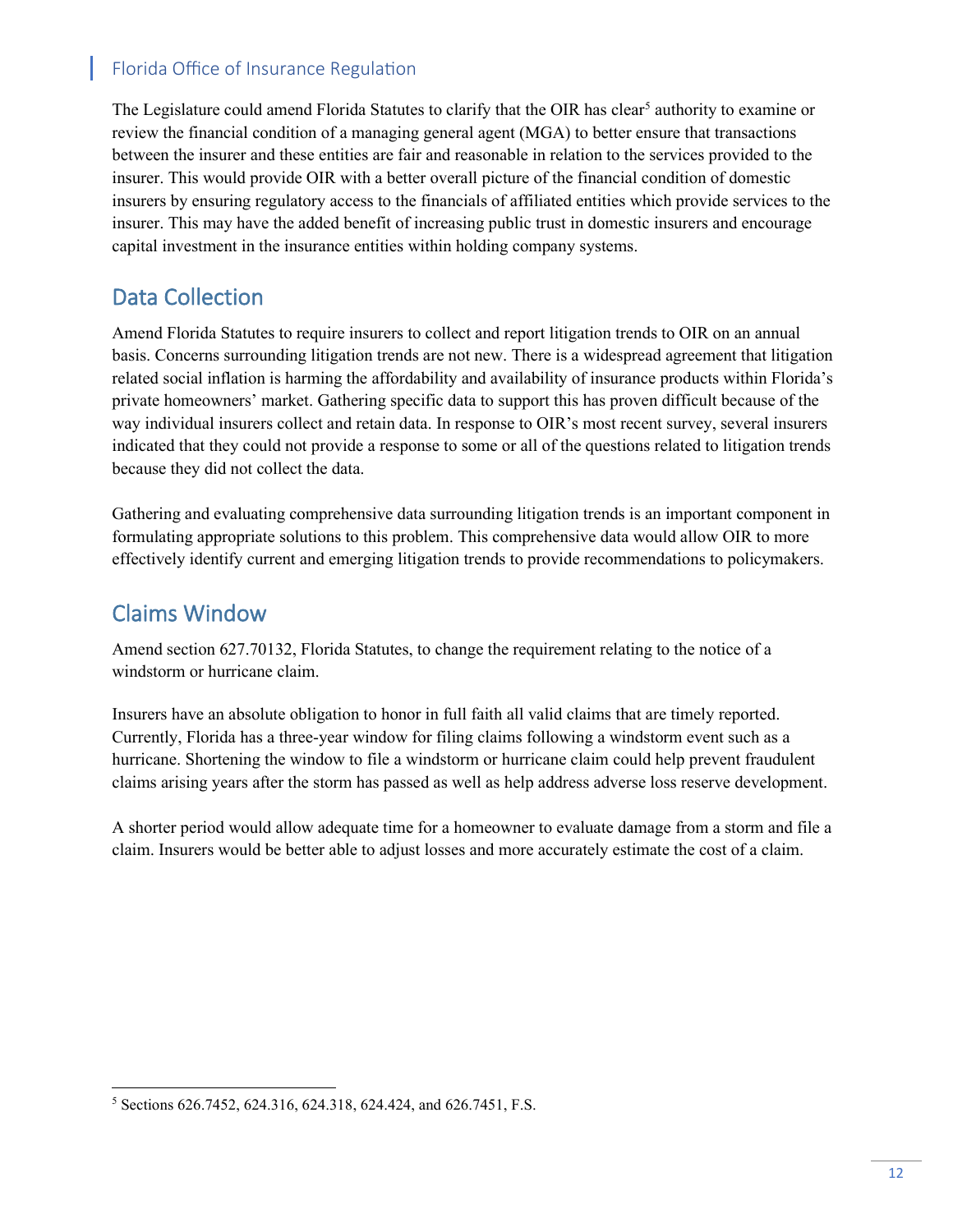### Florida's Domestic Property Insurers\*

AMERICAN BANKERS INSURANCE COMPANY OF FLORIDA AMERICAN CAPITAL ASSURANCE CORP AMERICAN COASTAL INSURANCE COMPANY AMERICAN INTEGRITY INSURANCE COMPANY OF FL AMERICAN MODERN INSURANCE COMPANY OF FLORIDA, INC. AMERICAN PLATINUM PROPERTY AND CASUALTY INSURANCE COMPANY AMERICAN SOUTHERN HOME INSURANCE COMPANY AMERICAN STRATEGIC INSURANCE CORP. AMERICAN TRADITIONS INSURANCE COMPANY ASI ASSURANCE CORP. ASI HOME INSURANCE CORP. ASI PREFERRED INSURANCE CORP. AUTO CLUB INSURANCE COMPANY OF FLORIDA AVATAR PROPERTY & CASUALTY INSURANCE COMPANY CENTAURI SPECIALTY INSURANCE COMPANY CITIZENS PROPERTY INSURANCE CORPORATION CYPRESS PROPERTY & CASUALTY INSURANCE COMPANY EDISON INSURANCE COMPANY FCCI INSURANCE COMPANY FEDNAT INSURANCE COMPANY FIRST COMMUNITY INSURANCE COMPANY FIRST FLORIDIAN AUTO AND HOME INSURANCE COMPANY FIRST PROTECTIVE INSURANCE COMPANY FLORIDA FAMILY HOME INSURANCE COMPANY FLORIDA FAMILY INSURANCE COMPANY FLORIDA FARM BUREAU CASUALTY INSURANCE COMPANY FLORIDA FARM BUREAU GENERAL INSURANCE COMPANY FLORIDA PENINSULA INSURANCE COMPANY GRANADA INSURANCE COMPANY GULFSTREAM PROPERTY AND CASUALTY INSURANCE COMPANY HERITAGE P&C INSURANCE COMPANY HOMEOWNERS CHOICE PROPERTY & CASUALTY INSURANCE COMPANY, INC. JOURNEY INSURANCE COMPANY KIN INTERINSURANCE NETWORK MAIN STREET AMERICA PROTECTION INSURANCE COMPANY MONARCH NATIONAL INSURANCE COMPANY OLD DOMINION INSURANCE COMPANY OLYMPUS INSURANCE COMPANY PEOPLE'S TRUST INSURANCE COMPANY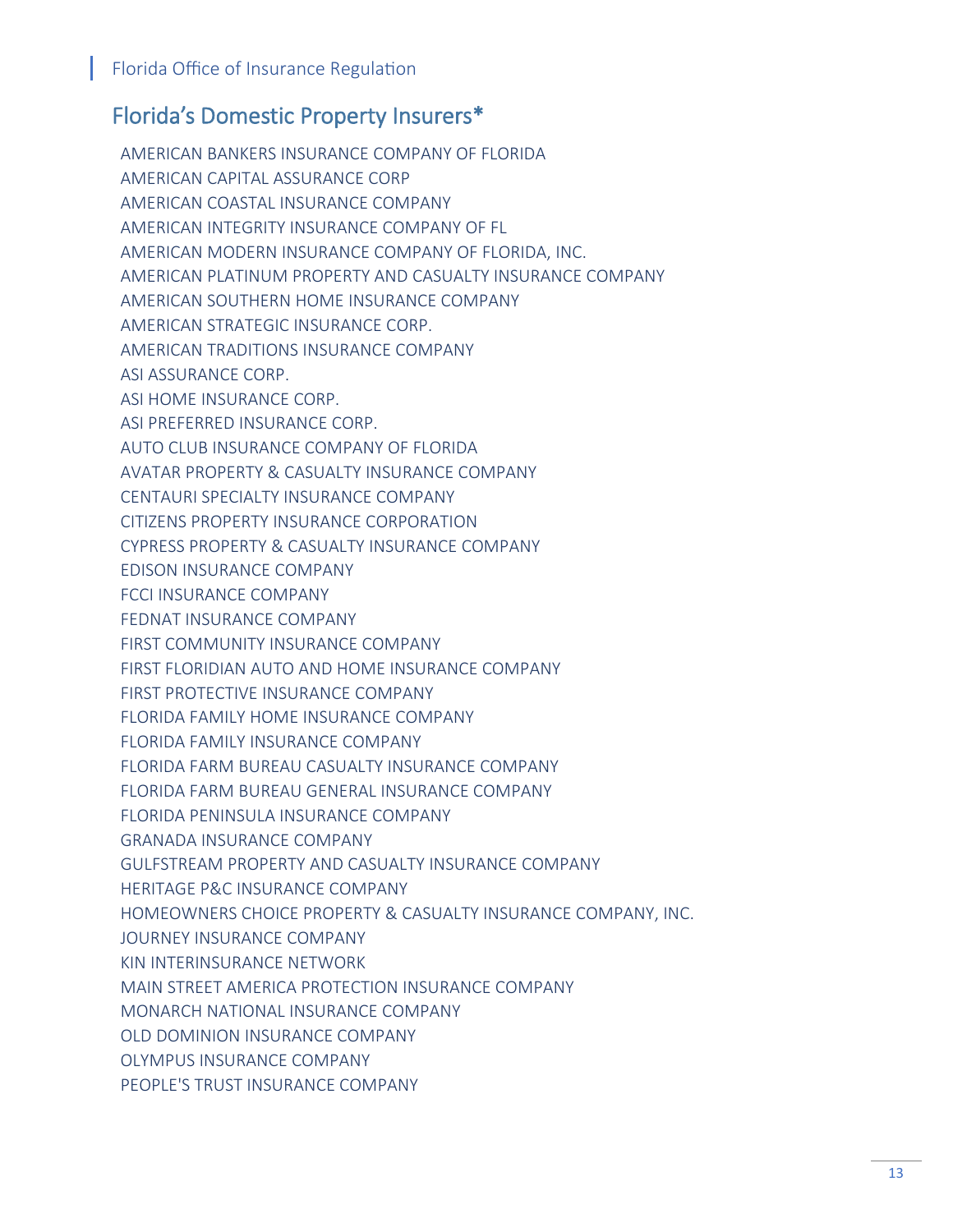PRIVILEGE UNDERWRITERS RECIPROCAL EXCHANGE PROGRESSIVE PROPERTY INSURANCE COMPANY SAFE HARBOR INSURANCE COMPANY SAFEPOINT INSURANCE COMPANY SAFEPORT INSURANCE COMPANY SECURITY FIRST INSURANCE COMPANY SOUTHERN FIDELITY INSURANCE COMPANY SOUTHERN OAK INSURANCE COMPANY ST. JOHNS INSURANCE COMPANY STATE FARM FLORIDA INSURANCE COMPANY TOWER HILL PREFERRED INSURANCE COMPANY TOWER HILL PRIME INSURANCE COMPANY TOWER HILL SIGNATURE INSURANCE COMPANY TYPTAP INSURANCE COMPANY UNITED PROPERTY & CASUALTY INSURANCE COMPANY UNIVERSAL INSURANCE COMPANY OF NORTH AMERICA UNIVERSAL PROPERTY & CASUALTY INSURANCE COMPANY US COASTAL PROPERTY & CASUALTY INSURANCE COMPANY VAULT RECIPROCAL EXCHANGE WESTON INSURANCE COMPANY

\*This list provides all domestic property insurers writing business in Florida. Not all companies were participants in our survey.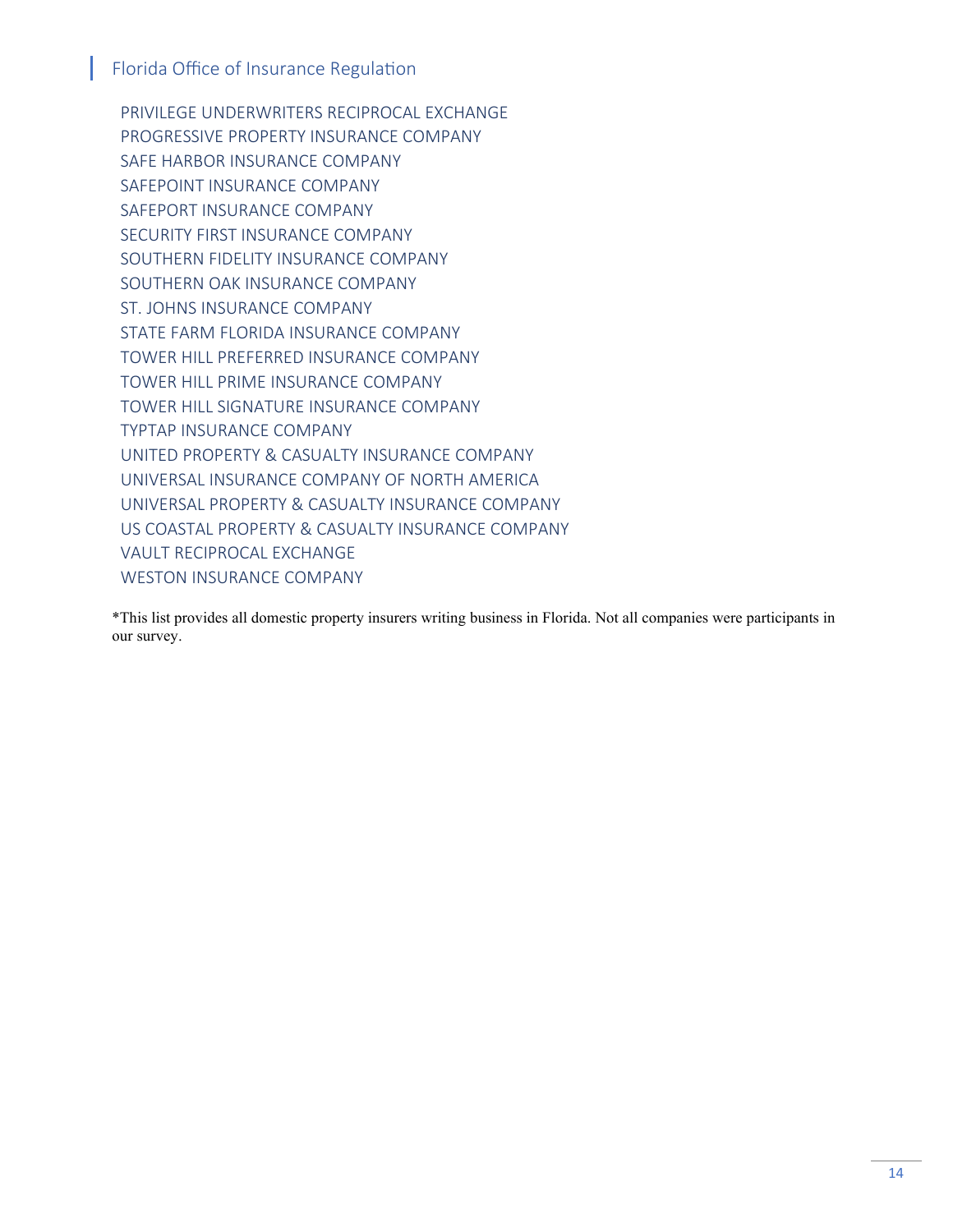# Florida Auto Insurance Market Overview

Florida boasts a competitive automobile insurance market with 613 licensed insurers to write this type of coverage, generating more than \$24B in written premium as of third quarter 2020. The Florida Office of Insurance Regulation is charged with licensing companies to write automobile insurance in the state, reviewing their forms and rates for compliance with all applicable laws, and monitoring the conduct of such insurers in the marketplace.

As is discussed later in this report, overall loss trends for automobile insurance losses in Florida are continuing to increase for the most significant coverages such as Bodily Injury (BI) liability, Personal Injury Protection (PIP) and Comprehensive coverage. These increases, which result from the cost drivers discussed below, are likely to continue into the future, regardless of what mandatory insurance coverage framework is in place in Florida.

Florida's current No-Fault Motor Vehicle Law requires owners and registrants of motor vehicles to carry PIP coverage and Property Damage (PD) liability coverage. During the past several legislative sessions, efforts have been made to repeal PIP and replace it with some variation of mandatory BI liability coverage in an effort to reduce automobile insurance premiums. The primary difference between PIP and mandatory BI is that under PIP, which is a no-fault coverage, persons injured in an auto accident seek coverage first under their own PIP policy, whereas under mandatory BI, persons injured in an auto accident would seek recovery from a responsible third-party's BI coverage. A discussion of the potential impact of the repeal of PIP follows an analysis of the cost drivers affecting auto insurance premiums in Florida.

While COVID-19 relief filings and decreases in vehicle miles traveled during the pandemic has temporarily ameliorated the cost drivers, overall loss trends in auto insurance in Florida continue to be high compared to the nationwide average.

# COST DRIVERS IN THE AUTO MARKET

## Frequency and Severity of Crashes

With the noted exception of 2020, nationwide, consumers are driving more miles. An increase in vehicle miles traveled also increases exposure to crashes. As fewer miles were driven in 2020, the frequency of crashes in 2020 has also decreased.

In Florida, the frequency of crashes has decreased since 2016. COVID-19 has significantly impacted the frequency of crashes in 2020 due to the decrease in drivers on the road; however latest crash data from fourth quarter 2020, as of February 10, 2021, suggests that frequency may be returning to close to the 2019 levels.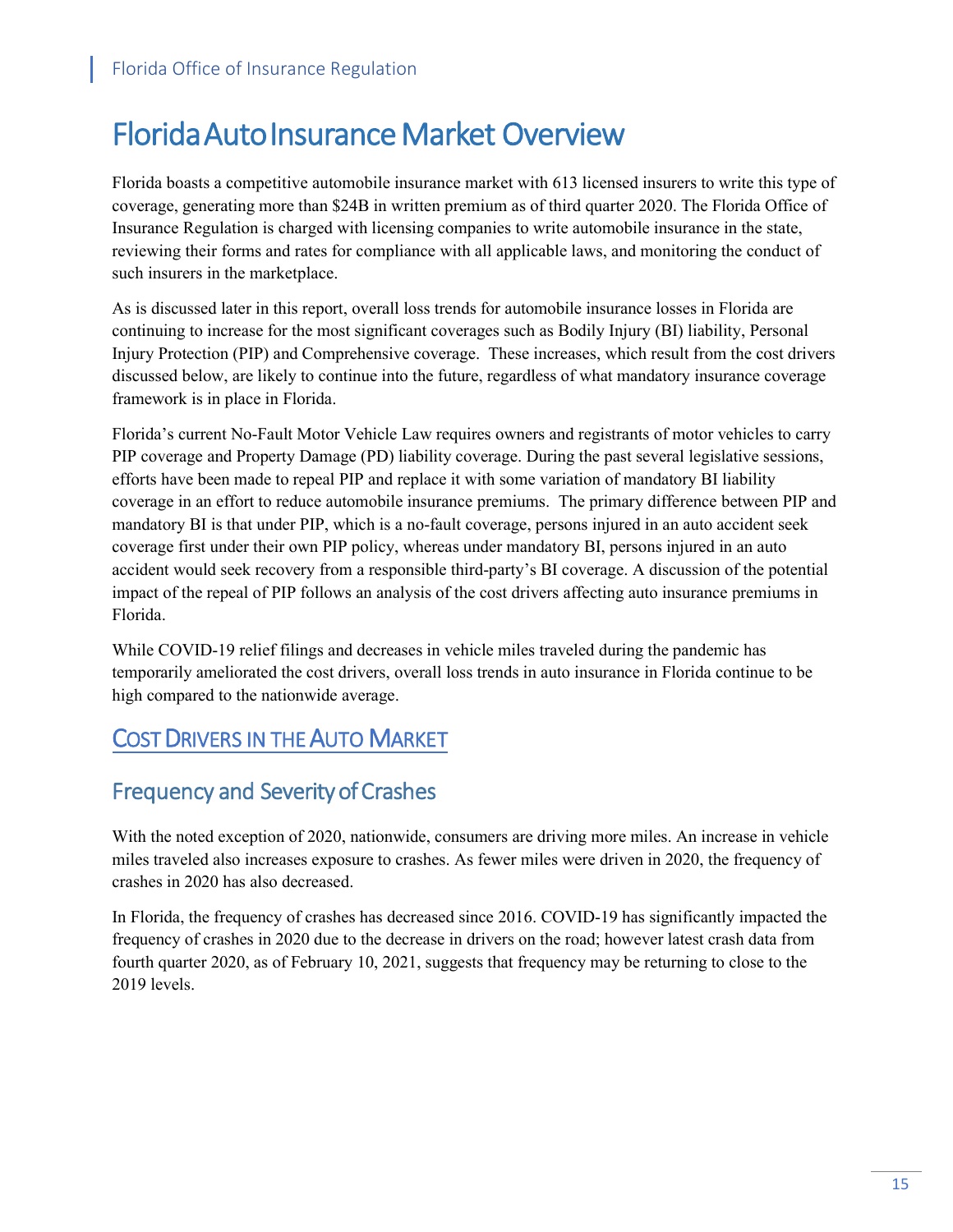

Motor Vehicle Crash Deaths Per 100,000 Population

#### **Exhibit 1: Motor Vehicle Crash Fatalities**

The Florida average is represented in blue and the nationwide average is represented in red. Based on information from the National Highway and Traffic Safety Administration (NHTSA), from 2012–2019. [https://cdan.nhtsa.gov/stsi.htm#](https://cdan.nhtsa.gov/stsi.htm)

From 2017-2019, there has been a reduction in the frequency of fatal crashes nationwide. Florida, however, has not benefitted from this nationwide trend, as its crash fatality rates have remained steady. In addition, Florida continues to report a much higher rate of fatal crashes than the rest of the nation. The data suggests that crash frequency trends may be increasing while crash severity remains high relative to the rest of the nation.

# Frequency and Severity of Claims

Based on data from the fast track monitoring system, which is data compiled by multiple statistical agencies to report the frequency and severity of auto insurance claims is detailed below.

| <b>Coverage</b>               | <b>Florida</b>   |                 |                               | Countrywide      |                 |                               |
|-------------------------------|------------------|-----------------|-------------------------------|------------------|-----------------|-------------------------------|
|                               | <b>Frequency</b> | <b>Severity</b> | <b>Pure</b><br><b>Premium</b> | <b>Frequency</b> | <b>Severity</b> | <b>Pure</b><br><b>Premium</b> |
| Bodily Injury                 | $-1.80\%$        | 26.70%          | 24.50%                        | $-8.50%$         | 24.10%          | 13.60%                        |
| <b>Property Damage</b>        | $-8.30%$         | 20.40%          | 10.40%                        | $-8.40%$         | 21.40%          | 11.10%                        |
| Personal Injury<br>Protection | 10.40%           | 2.10%           | 12.60%                        | $-10.40%$        | 13.30%          | 1.50%                         |
| Comprehensive                 | 16.70%           | 13.00%          | 31.80%                        | 2.30%            | 22.30%          | 25.10%                        |
| Collision                     | $-2.50%$         | 13.10%          | 10.30%                        | $-2.30%$         | 15.90%          | 13.20%                        |

#### **Exhibit 2: Percent Change by Coverage from 2015-2019**

Based on data from the Fast Track monitoring system (ISO, ISS and NISS). Frequency represents the number of claims, severity represents the cost of the claim, and the overall loss trend represents losses divided by exposure. The coverages do not take into account policy limits, which may differ significantly by state.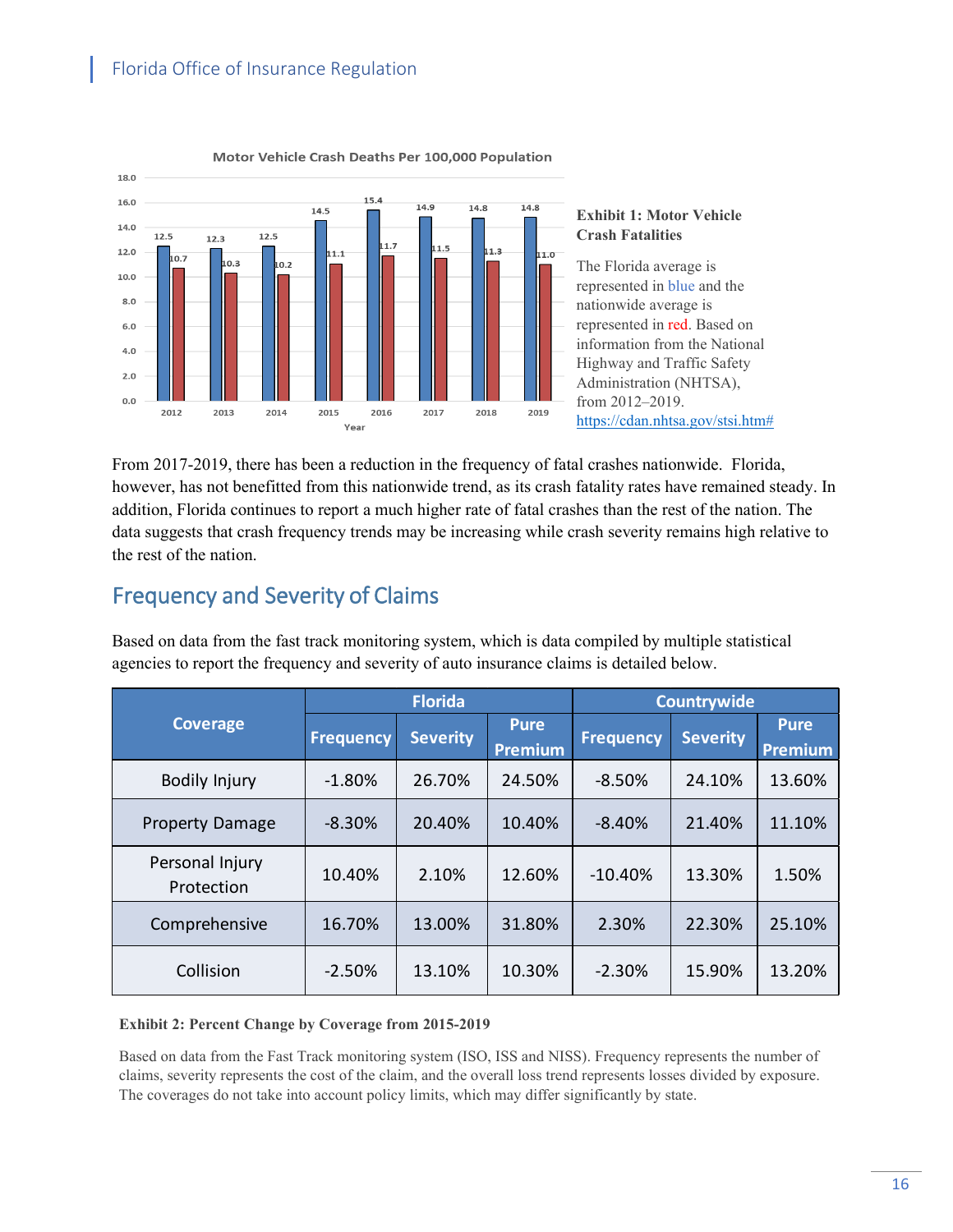From 2015-2019, on average, the overall loss trends for bodily injury and personal injury protection in Florida are significantly higher than the nationwide average and comprehensive coverage trends in Florida outpace the national average.

### Consumer Pricing

| <b>Coverage</b>               | <b>Florida</b>   |                 |                               | Countrywide      |                 |                        |
|-------------------------------|------------------|-----------------|-------------------------------|------------------|-----------------|------------------------|
|                               | <b>Frequency</b> | <b>Severity</b> | <b>Pure</b><br><b>Premium</b> | <b>Frequency</b> | <b>Severity</b> | <b>Pure</b><br>Premium |
| <b>Bodily Injury</b>          | $-1.80\%$        | 26.70%          | 24.50%                        | $-8.50%$         | 24.10%          | 13.60%                 |
| <b>Property Damage</b>        | $-8.30%$         | 20.40%          | 10.40%                        | $-8.40%$         | 21.40%          | 11.10%                 |
| Personal Injury<br>Protection | 10.40%           | 2.10%           | 12.60%                        | $-10.40%$        | 13.30%          | 1.50%                  |
| Comprehensive                 | 16.70%           | 13.00%          | 31.80%                        | 2.30%            | 22.30%          | 25.10%                 |
| Collision                     | $-2.50%$         | 13.10%          | 10.30%                        | $-2.30%$         | 15.90%          | 13.20%                 |

#### **Exhibit 3: Chances in Consumer Price Index**

The data represents changes in the consumer price index on average across the U.S. for all urban consumers, according to the U.S. Bureau of Labor. Statistics are not seasonally indexed[. https://data.bls.gov/PDQWeb/cu](https://data.bls.gov/PDQWeb/cu) 

The costs of the services associated with auto insurance claims, including medical care, hospital care and services, and motor vehicle body work has risen consistently over the years by approximately 2-4% each year.

### IMPACT OF COST DRIVERS ON FLORIDA CONSUMERS

There have been some major rate changes in the market over the last several years. In 2016 and 2017, more than two-thirds of the personal auto insurance rate filings that were approved were for rate increases greater than 5%. As the frequency of crashes began to decrease in Florida in 2017, it was reflected in the experience period utilized in the rate filings. Starting in 2018, that percentage reduced to one-third of personal auto rate filings. After a slight spike in the number of rate increases approved for greater than 5% in 2019, the 2020 year saw such rate increases decrease because of the pandemic.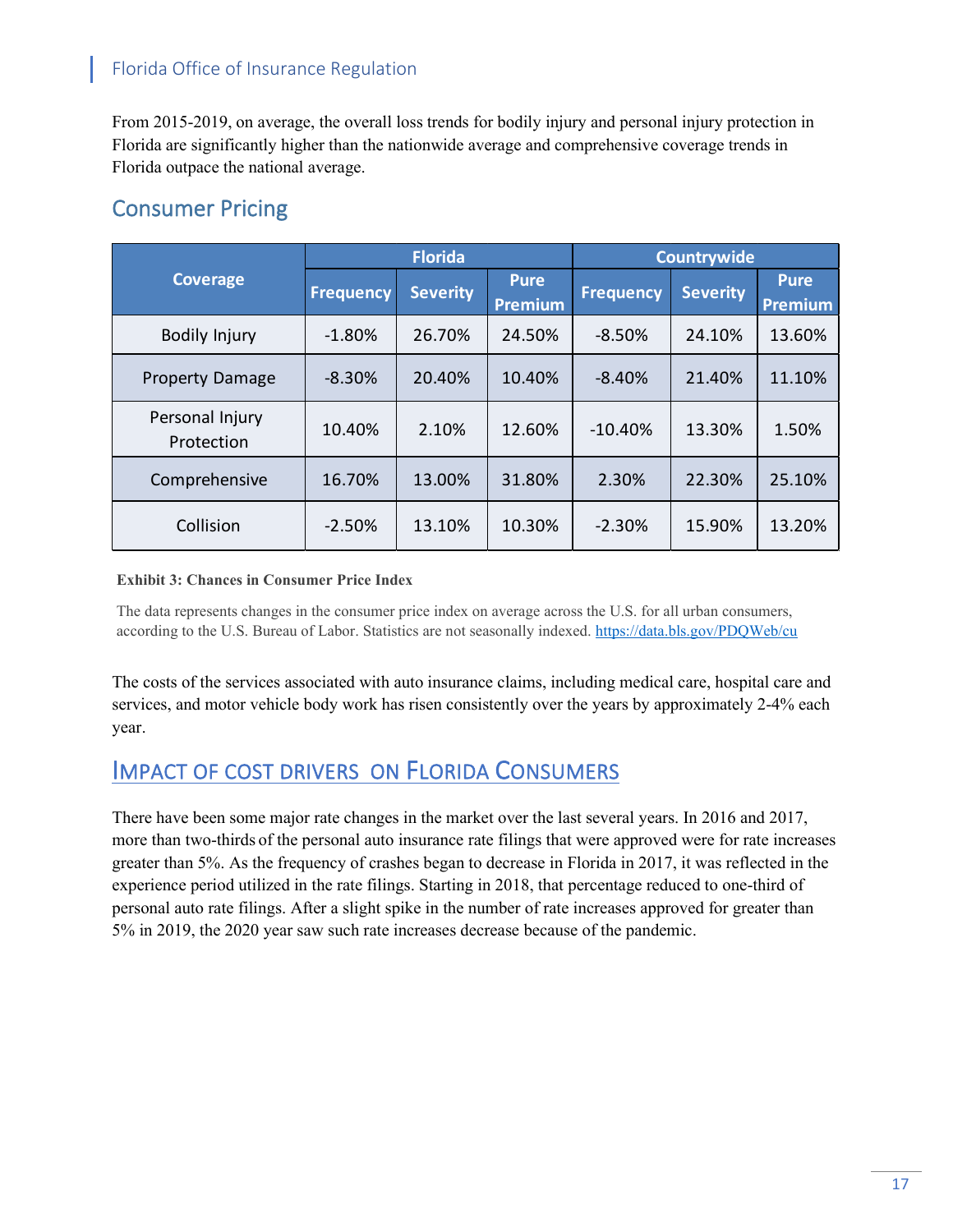

**Exhibit 4: Personal Auto Insurance Rate Filings +5% or Greater**

In response to COVID-19 and following the OIR issuance of Informational Memorandum OIR-20-04M, OIR has worked with numerous insurers to implement 117 COVID-19 relief filings as of February 23, 2021 that provide for premium relief, moratoriums on cancellations, premium collection, and other relief. Of these 117 filings, approximately 25% were related to personal auto and 35% were related to commercial auto. OIR is working with insurers to implement premium credits to provide immediate benefit to Floridians and continues to monitor these commitments.

# PERSONAL INJURY PROTECTION (PIP)

The debate over the repeal of PIP has been focused on finding a suitable replacement that will have a minimal impact on rates for consumers. The prevailing theory from policymakers has been to replace PIP with mandatory BI and either optional or mandatory Medical Payment ("MedPay") coverage. There have been several bills filed with the legislature on this issue over the past five years.

The initial impact on consumers will vary significantly based on many different factors, such as:

- The limits chosen for BI coverage;
- Whether MedPay is mandatory or optional and the limits associated with that coverage;
- What types of coverage are currently purchased by the consumer;
- Where the consumer lives; and
- The driving history of the consumer.

Changes to the PIP law and any premium impact therefore should be viewed in the broader context of overall premiums for auto insurance coverage. Auto insurance premiums are continuing to increase across all coverages because of increases in costs due to increase in the severity of crashes, increased repair and medical costs, and other factors. These trends in auto insurance rates will likely continue, regardless of